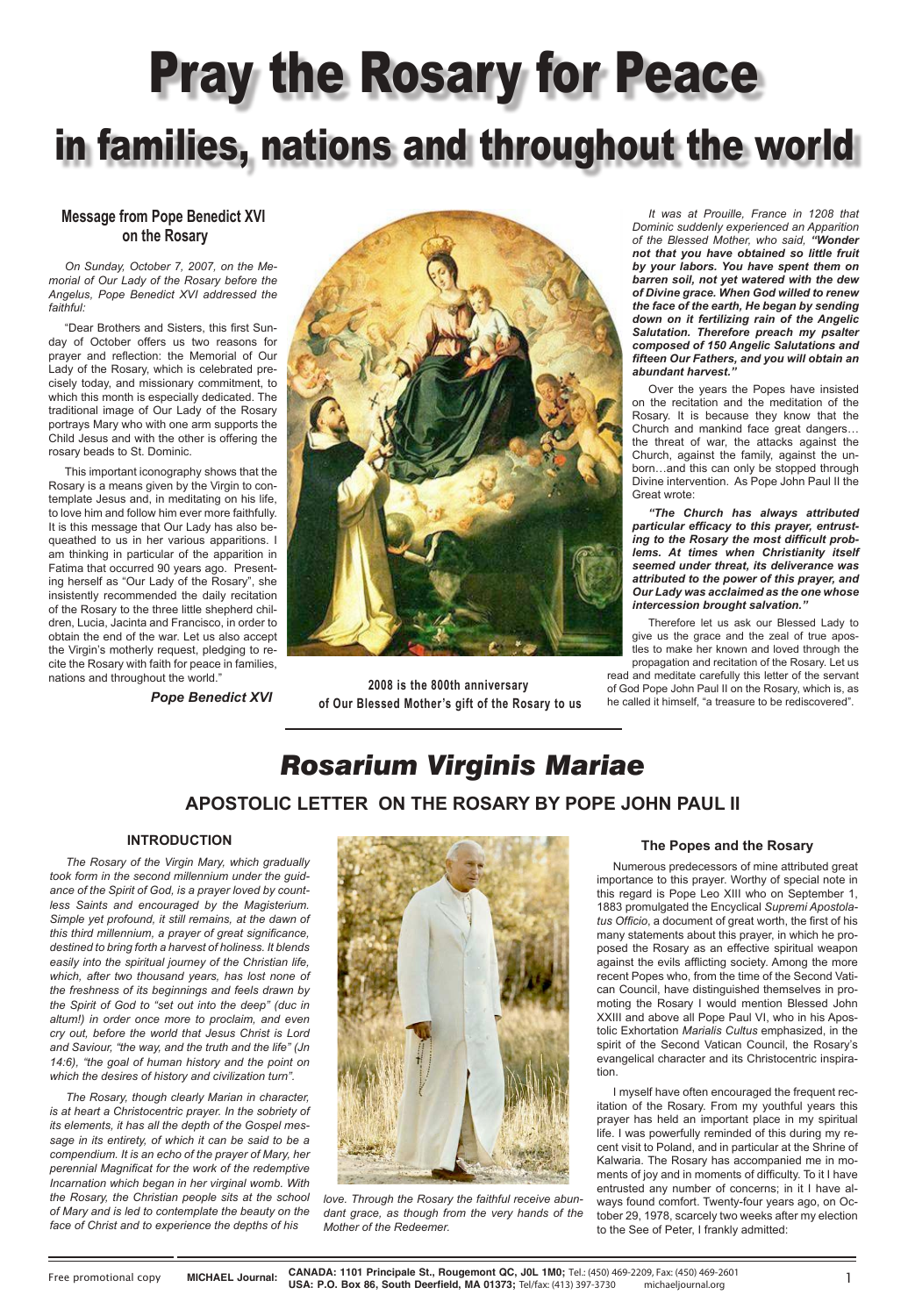"The Rosary is my favorite prayer. A marvellous prayer! Marvellous in its simplicity and its depth. (...) It can be said that the Rosary is, in some sense, a prayer-commentary on the final chapter of the Vatican II Constitution *Lumen Gentium*, a chapter which discusses the wondrous presence of the Mother of God in the mystery of Christ and the Church. Against the background of the words Ave Maria the principal events of the life of Jesus Christ pass before the eyes of the soul. They take shape in the complete series of the joyful, sorrowful and glorious mysteries, and they put us in living communion with Jesus through – we might say – the heart of his Mother. At the same time our heart can embrace in the decades of the Rosary all the events that make up the lives of individuals, families, nations, the Church, and all mankind. Our personal concerns and those of our neighbor, especially those who are closest to us, who are dearest to us. Thus the simple prayer of the Rosary marks the rhythm of human life".

With these words, dear brothers and sisters, I set the first year of my Pontificate within the daily rhythm of the Rosary. Today, as I begin the twenty-fifth year of my service as the Successor of Peter, I wish to do the same. How many graces have I received in these years from the Blessed Virgin through the Rosary: *Magnificat anima mea Dominum!* I wish to lift up my thanks to the Lord in the words of his Most Holy Mother, under whose protection I have placed my Petrine ministry: *Totus Tuus!*

Therefore, in continuity with my reflection in the Apostolic Letter *Novo Millennio Ineunte*, in which, after the experience of the Jubilee, I invited the people of God to "start afresh from Christ", I have felt drawn to offer a reflection on the Rosary, as a kind of Marian complement to that Letter and an exhortation to contemplate the face of Christ in union with, and at the school of, his Most Holy Mother. To recite the Rosary is nothing other than to contemplate with Mary the face of Christ. (...)

The Rosary, reclaimed in its full meaning, goes to the very heart of Christian life; it offers a familiar yet fruitful, spiritual and educational opportunity for personal contemplation, the formation of the People of God, and the new evangelization.

#### **Objections to the Rosary**

The timeliness of this proposal is evident from a number of considerations. First, the urgent need to counter a certain crisis of the Rosary, which in the present historical and theological context can risk being wrongly devalued, and therefore no longer taught to the younger generation. There are some who think that the centrality of the Liturgy, rightly stressed by the Second Vatican Ecumenical Council, necessarily entails giving lesser importance to the Rosary. Yet, as Pope Paul VI made clear, not only does this prayer not conflict with the Liturgy, it sustains it, since it serves as an excellent introduction and a faithful echo of the Liturgy, enabling people to participate fully and interiorly in it and to reap its fruits in their daily lives.

Perhaps too, there are some who fear that the

Rosary is somehow unecumenical because of its distinctly Marian character. Yet the Rosary clearly belongs to the kind of veneration of the Mother of God described by the Council: a devotion directed to the Christological centre of the Christian faith, in such a way that "when the Mother is honoured, the Son ... is duly known, loved and glorified". If properly revitalized, the Rosary is an aid and certainly not a hindrance to ecumenism!

#### **A path of contemplation**

But the most important reason for strongly encouraging the practice of the Rosary is that it represents a most effective means of fostering among the faithful that commitment to the contemplation of

the Christian mystery which I have proposed in the Apostolic Letter *Novo Millennio Ineunte* as a genuine "training in holiness": "What is needed is a Christian life distinguished above all in the art of prayer". Inasmuch as contemporary culture, even amid so many indications to the contrary, has witnessed the flowering of a new call for spirituality, due also to the influence of other religions, it is more urgent than ever that our Christian communities should become "genuine schools of prayer".

The Rosary belongs among the finest and most praiseworthy traditions of Christian contemplation. Developed in the West, it is a typically meditative prayer, corresponding in some way to the "prayer of the heart" or "Jesus prayer" which took root in the soil of the Christian East.

#### **Prayer for peace and for the family**

**A number of historical circumstances also make a revival of the Rosary quite timely. First of all, the need to implore from God the gift of peace.** The Rosary has many times been proposed by my predecessors and myself as a prayer for peace. At the start of a millennium which began with the terrifying attacks of September 11, 2001, a millennium which witnesses every day in numerous parts of the world fresh scenes of bloodshed and violence, to rediscover the Rosary means to immerse oneself in contemplation of the mystery of Christ who "is our peace", since he made "the two of us one, and broke down the dividing wall of hostility" (Eph 2:14). Consequently, one cannot recite the Rosary without feeling caught up in a clear commitment to advancing peace, especially in the land of Jesus, still so sorely afflicted and so close to the heart of every Christian.

**A similar need for commitment and prayer arises in relation to another critical contemporary issue: the family, the primary cell of society, increasingly menaced by forces of disintegra-**



**tion on both the ideological and practical planes, so as to make us fear for the future of this fundamental and indispensable institution and, with it, for the future of society as a whole.** The revival of the Rosary in Christian families, within the context of a broader pastoral ministry to the family, will be an effective aid to countering the devastating effects of this crisis typical of our age.

### **"Behold, your Mother!" (Jn 19:27)**

Many signs indicate that still today the Blessed Virgin desires to exercise through this same prayer that maternal concern to which the dying Redeemer entrusted, in the person of the beloved disciple, all the sons and daughters of the Church: "Woman, behold your son!" (Jn 19:26). Well-known are the occasions in the nineteenth and the twentieth centuries on which the Mother of Christ made her presence felt and her voice heard, in order to exhort the People of God to this form of contemplative prayer. I would mention in particular, on account of their great influence on the lives of Christians and the authoritative recognition they have received from the Church, the apparitions of Lourdes and of Fatima; these shrines continue to be visited by great numbers of pilgrims seeking comfort and hope.

#### **Following the witnesses**

It would be impossible to name all the many Saints who discovered in the Rosary a genuine path to growth in holiness. We need but mention Saint Louis Marie Grignion de Montfort, the author of an excellent work on the Rosary *(The Secret of the Rosary)*, and, closer to ourselves, Padre Pio of Pietrelcina, whom I recently had the joy of canonizing. As a true apostle of the Rosary, Blessed Bartolo Longo had a special charism. His path to holiness rested on an inspiration heard in the depths of his heart: **"Whoever spreads the Rosary is saved!"**. As a result, he felt called to build a Church dedicated to Our Lady of the Holy Rosary in Pompei, against the background of the ruins of the ancient city, which scarcely heard the proclamation of Christ before being buried in 79 A.D. during an eruption of Mount Vesuvius, only to emerge centuries later from its ashes as a witness to the lights and shadows of classical civilization.

#### **A face radiant as the sun**

"And he was transfigured before them, and his face shone like the sun" (Mt 17:2). The Gospel scene of Christ's transfiguration, in which the three Apostles Peter, James and John appear entranced by the beauty of the Redeemer, can be seen as an icon of Christian contemplation. To look upon the face of Christ, to recognize its mystery amid the daily events and the sufferings of his human life, and then to grasp the divine splendour definitively revealed in the Risen Lord, seated in glory at the right hand of the Father: this is the task of every follower of Christ and therefore the task of each one of us. In contemplating Christ's face we become open to receiving the mystery of Trinitarian life, experiencing ever anew the love of the Father and delighting in the joy of the Holy Spirit. Saint Paul's words can then be applied to us: "Beholding the glory of the Lord, we are being changed into his likeness, from one degree of glory to another; for this comes from the Lord who is the Spirit" (2 Cor 3:18).

#### **Mary, model of contemplation**

The contemplation of Christ has an incomparable model in Mary. In a unique way the face of the Son belongs to Mary. It was in her womb that Christ was formed, receiving from her a human resemblance which points to an even greater spiritual closeness. No one has ever devoted himself to the contemplation of the face of Christ as faithfully as Mary.

**MICHAEL Journal: CANADA: 1101 Principale St., Rougemont QC, J0L 1M0;** Tel.: (450) 469-2209, Fax: (450) 469-2601 Free promotional copy **CANADA: P.O. Box 86, South Deerfield, MA 01373;** Tel/fax: (413) 397-3730 michaeljourna **USA: P.O. Box 86, South Deerfield, MA 01373; Tel/fax: (413) 397-3730** 

# Contemplation of the Mystery of Christ



**Sanctuary of Our Lady of Lourdes, in France**

#### **Saint Padre Pio and Blessed Bartolo Longo**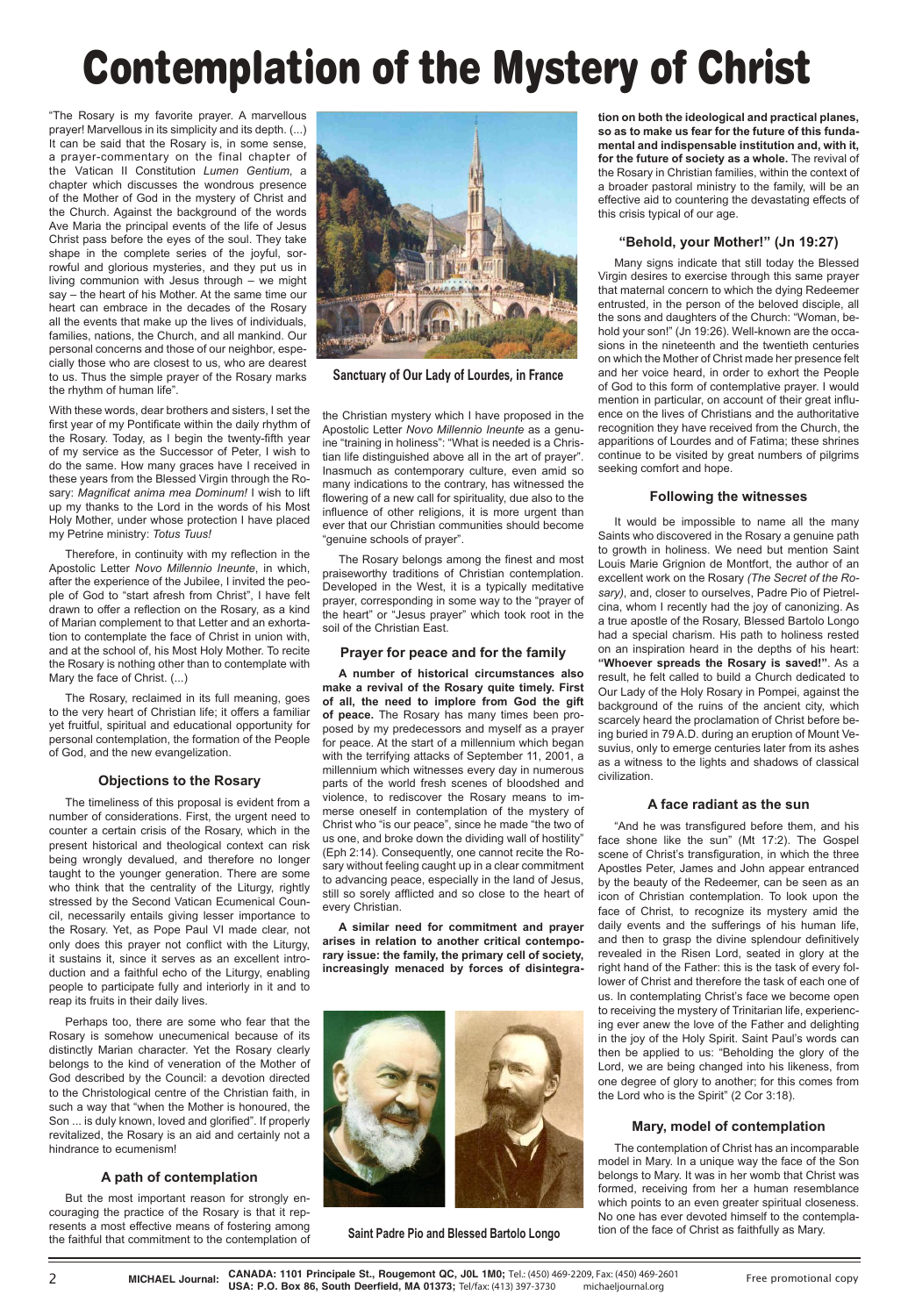#### **Remembering Christ with Mary**

Consequently, while it must be reaffirmed with the Second Vatican Council that the Liturgy, as the exercise of the priestly office of Christ and an act of public worship, is "the summit to which the activity of the Church is directed and the font from which all its power flows", it is also necessary to recall that the spiritual life "is not limited solely to participation in the liturgy. Christians, while they are called to prayer in common, must also go to their own rooms to pray to their Father in secret (cf. Mt 6:6); indeed, according to the teaching of the Apostle, they must pray without ceasing (cf.1 Thes 5:17)".

Mary's contemplation is above all a remembering. We need to understand this word in the biblical sense of remembrance *(zakar)* as a making present of the works brought about by God in the history of salvation. The Bible is an account of saving events culminating in Christ himself. These events not only belong to "yesterday"; they are also part of the "today" of salvation. This making present comes about above all in the Liturgy: what God accomplished centuries ago did not only affect the direct witnesses of those events; it continues to affect people in every age with its gift of grace. To some extent this is also true of every other devout approach to those events: to "remember" them in a spirit of faith and love is to be open to the grace which Christ won for us by the mysteries of his life, death and resurrection.

The Rosary, in its own particular way, is part of this varied panorama of "ceaseless" prayer. If the Liturgy, as the activity of Christ and the Church, is a saving action par excellence, the Rosary too, as a "meditation" with Mary on Christ, is a salutary contemplation. By immersing us in the mysteries of the Redeemer's life, it ensures that what he has done and what the liturgy makes present is profoundly assimilated and shapes our existence.

#### **Learning Christ from Mary**

Christ is the supreme Teacher, the revealer and the one revealed. It is not just a question of learning what he taught but of "learning him". In this regard could we have any better teacher than Mary? From the divine standpoint, the Spirit is the interior teacher who leads us to the full truth of Christ (cf. Jn 14:26; 15:26; 16:13). But among creatures no one knows Christ better than Mary; no one can introduce us to a profound knowledge of his mystery better than his Mother.

> **"Our entire perfection consists in being conformed, united and consecrated to Jesus Christ. Hence the most perfect of all devotions is undoubtedly that which conforms, unites and consecrates us most perfectly to Jesus Christ. Now, since Mary is of all creatures the one most conformed to Jesus Christ, it follows that among all devotions that which most consecrates and conforms a soul to our Lord is devotion to Mary, his Holy Mother, and that the more a soul is consecrated to her the more will it be consecrated to Jesus Christ"** *(Treatise on True Devotion to the Blessed Virgin Mary).* Never as in the Rosary do the life of Jesus and that of Mary appear so deeply joined. Mary lives only in Christ and for Christ !

The first of the "signs" worked by Jesus – the changing of water into wine at the marriage in Cana – clearly presents Mary in the guise of a teacher, as she urges the servants to do what Jesus commands (cf. Jn 2:5). We can imagine that she would have done likewise for the disciples after Jesus' Ascension, when she joined them in awaiting the Holy Spirit and supported them in their first mission. Contemplating the scenes of the Rosary in union with Mary is a means of learning from her to "read" Christ, to discover his secrets and to understand his message.

This school of Mary is all the more effective if we consider that she teaches by obtaining for us



in abundance the gifts of the Holy Spirit, even as she offers us the incomparable example of her own "pilgrimage of faith". As we contemplate each mystery of her Son's life, she invites us to do as she did at the Annunciation: to ask humbly the questions which open us to the light, in order to end with the obedience of faith: "Behold I am the handmaid of the Lord; be it done to me according to your word" (Lk 1:38).

#### **Being conformed to Christ with Mary**

Christian spirituality is distinguished by the disciple's commitment to become conformed ever more fully to his Master (cf. Rom 8:29; Phil 3:10,12). (…) In the spiritual journey of the Rosary, based on

the constant contemplation – in Mary's company – of the face of Christ, this demanding ideal of being conformed to him is pursued through an association which could be described in terms of friendship. We are thereby enabled to enter naturally into Christ's life and as it were to share his deepest feelings.

In this process of being conformed to Christ in the Rosary, we entrust ourselves in a special way to the maternal care of the Blessed Virgin. She who is both the Mother of Christ and a member of the Church, indeed her "pre-eminent and altogether singular member", is at the same time the "Mother of the Church". As such, she continually brings to birth children for the mystical Body of her Son. She does so through her intercession, imploring upon them the inexhaustible outpouring of the Spirit. Mary is the perfect icon of the motherhood of the Church.

The Rosary mystically transports us to Mary's side as she is busy watching over the human growth of Christ in the home of Nazareth. This enables her to train us and to mold us with the same care, until Christ is "fully formed" in us (cf. Gal 4:19). This role of Mary, totally grounded in that of Christ and radically subordinated to it, "in no way obscures or diminishes the unique mediation of Christ, but rather shows its power".

This is the luminous principle expressed by the Second Vatican Council which I have so powerfully experienced in my own life and have made the basis of my episcopal motto: *Totus Tuus*. The motto is of course inspired by the teaching of Saint Louis Marie Grignion de Montfort, who explained in the following words Mary's role in the process of our configuration to Christ:

#### **Praying to Christ with Mary**

Jesus invited us to turn to God with insistence and the confidence that we will be heard: "Ask, and it will be given to you; seek, and you will find; knock, and it will be opened to you" (Mt 7:7). The basis for this power of prayer is the goodness of the Father,

but also the mediation of Christ himself (cf. 1 Jn 2:1) and the working of the Holy Spirit who "intercedes for us" according to the will of God (cf. Rom 8:26- 27). For "we do not know how to pray as we ought" (Rom 8:26), and at times we are not heard "because we ask wrongly" (cf. Jas 4:2-3).

In support of the prayer which Christ and the Spirit cause to rise in our hearts, Mary intervenes with her maternal intercession. "The prayer of the Church is sustained by the prayer of Mary" *(Catechism of the Catholic Church, n. 2679).* If Jesus, the one Mediator, is the Way of our prayer, then Mary, his purest and most transparent reflection, shows us the Way. "Beginning with Mary's unique cooperation with the working of the Holy Spirit, the Churches developed their prayer to the Holy Mother of God, centering it on the person of Christ manifested in his mysteries". At the wedding of Cana the Gospel clearly shows the power of Mary's intercession as she makes known to Jesus the needs of others: "They have no wine" (Jn 2:3).

The Rosary is both meditation and supplication. Insistent prayer to the Mother of God is based on confidence that her maternal intercession can obtain all things from the heart of her Son. She is "all-powerful by grace", to use the bold expression, which needs to be properly understood, of Blessed Bartolo Longo in his *Supplication to Our Lady*. This is a conviction which, beginning with the Gospel, has grown ever more firm in the experience of the Christian people. The supreme poet Dante expresses it marvelously in the lines sung by Saint Bernard: "Lady, thou art so great and so powerful, that whoever desires grace yet does not turn to thee, would have his desire fly without wings". When in the Rosary we plead with Mary, the sanctuary of the Holy Spirit (cf. Lk 1:35), she intercedes for us before the Father who filled her with grace and before the Son born of her womb, praying with us and for us.

#### **Proclaiming Christ with Mary**

The Rosary is also a path of proclamation and increasing knowledge, in which the mystery of Christ is presented again and again at different levels of the Christian experience. Its form is that of a prayerful and contemplative presentation, capable of forming Christians according to the heart of Christ. When the recitation of the Rosary combines all the elements needed for an effective meditation, especially in its communal celebration in parishes and shrines, it can present a significant catechetical opportunity which pastors should use to advantage. In this way too Our Lady of the Rosary continues her work of proclaiming Christ.

 **The history of the Rosary shows how this prayer was used in particular by the Dominicans at a difficult time for the Church due to the spread of heresy. Today we are facing new challenges. Why should we not once more have recourse to the Rosary, with the same faith as those who have gone before us? The Rosary retains all its power and continues to be a valuable pastoral resource for every good evangelizer.**

#### **The Rosary, "a compendium**

#### **of the Gospel"**

The only way to approach the contemplation of Christ's face is by listening in the Spirit to the Father's voice, since "no one knows the Son except the Father" (Mt 11:27). In the region of Caesarea Philippi, Jesus responded to Peter's confession of faith by indicating the source of that clear intuition of his identity: "Flesh and blood has not revealed this to you, but my Father who is in heaven" (Mt 16:17). What is needed, then, is a revelation from above. In order to receive that revelation, attentive listening is indispensable: "Only the experience of silence and prayer offers the proper setting for the growth and development of a true, faithful and consistent

**CANADA: 1101 Principale St., Rougemont QC, JOL 1M0;** Tel.: (450) 469-2209, Fax: (450) 469-2601<br>**USA: P.O. Box 86, South Deerfield, MA 01373;** Tel/fax: (413) 397-3730 michaeljournal.org Free promotional copy **MICHAEL Journal: CANADA: TIUT Principale St., Rougeniont QC, JUL TIMO, Tel.: (450) 44<br>USA: P.O. Box 86, South Deerfield, MA 01373; Tel/fax: (413) 397-3730** 

## Mary teaches us to contemplate Christ

#### **Saint Louis-Marie Gringnon de Montfort**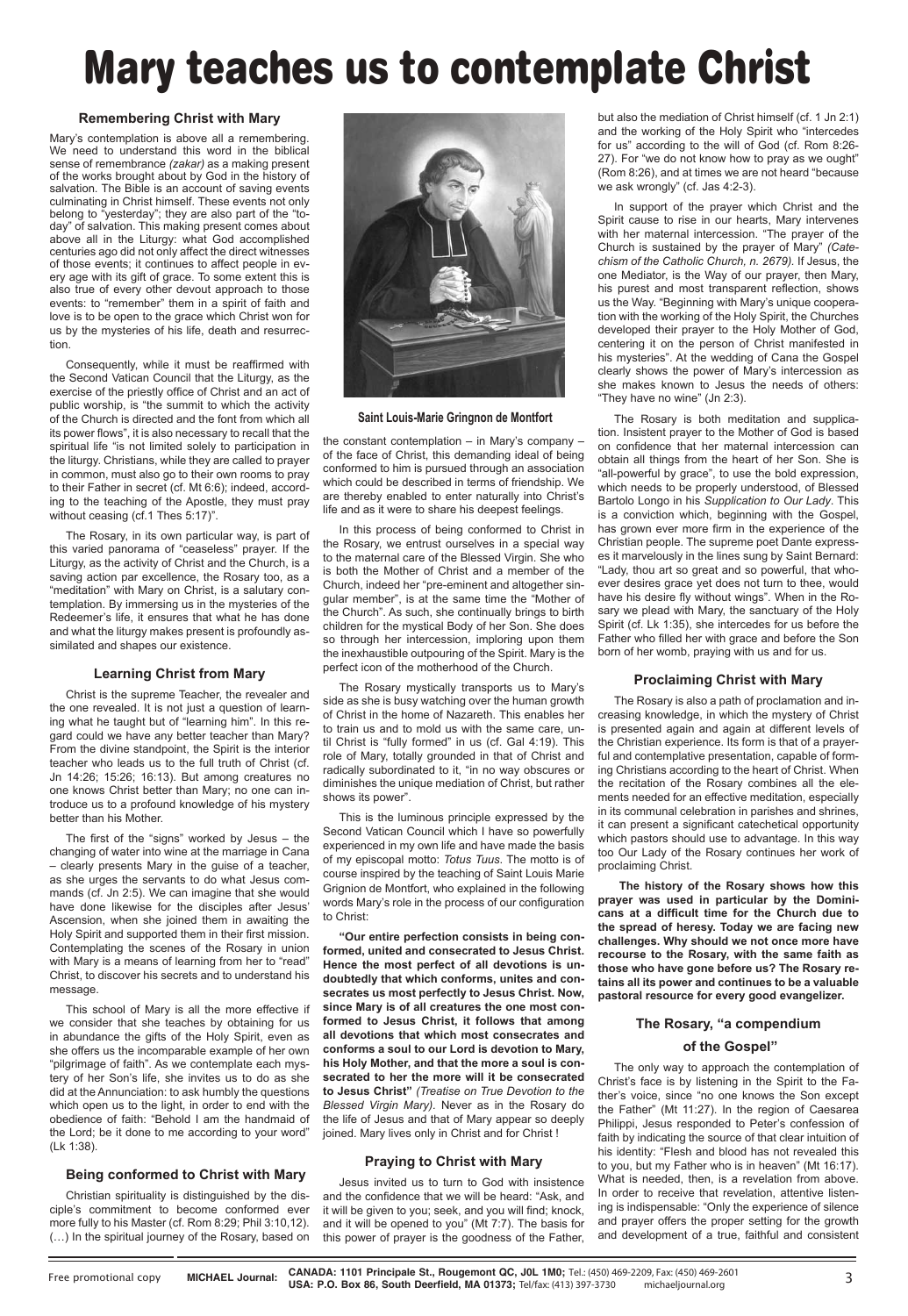Each of these mysteries is a revelation of the Kingdom now present in the very person of Jesus. The Baptism in the Jordan is first of all a mystery of light. Here, as Christ descends into the waters, the innocent one who became "sin" for our sake (cf. 2 Cor 5:21), the heavens open wide and the voice of the Father declares him the beloved Son (cf. Mt 3:17 and parallels), while the Spirit descends on him to invest him with the mission which he is to carry out.

Another mystery of light is the first of the signs, given at Cana (cf. Jn 2:1- 12), when Christ changes water into wine and opens the hearts of the disciples to faith, thanks to the intervention of Mary, the first among believers. Another mystery of light is the preaching by which Jesus proclaims the coming of the Kingdom of God, calls to conversion (cf. Mk 1:15) and forgives the sins of all who draw near to him in humble trust (cf. Mk 2:3-13; Lk 7:47- 48): the inauguration of that ministry of mercy which he continues to exercise until the end of the world, particularly through the Sacrament of Reconciliation which he has entrusted to his Church (cf. Jn 20:22-23).

The mystery of light par excellence is the Transfiguration, traditionally believed to have taken place on Mount Tabor. The glory of the Godhead shines forth from the face of Christ as the Father commands the astonished Apostles to "listen to him" (cf. Lk 9:35 and parallels) and to prepare to experience with him the agony of the Passion, so as to come with him to the joy of the Resurrection and a life transfigured by the Holy Spirit. A final mystery of light is the institution of the Eucharist, in which Christ offers his body and blood as food under the signs of bread and wine, and testifies "to the end" his love for humanity (Jn 13:1), for whose salvation

he will offer himself in sacrifice.

In these mysteries, apart from the miracle at Cana, the presence of Mary remains in the background. The Gospels make only the briefest reference to her occasional presence at one moment or other during the preaching of Jesus (cf. Mk 3:31-5; Jn 2:12), and they give no indication that she was present at the Last Supper and the institution of the Eucharist. Yet the role she assumed at Cana in some way accompanies Christ throughout his ministry. The revelation made directly by the Father at the Baptism in the Jordan and echoed by John the Baptist is placed upon Mary's lips at Cana, and it becomes the great maternal counsel which Mary addresses to the Church of every age: "Do whatever he tells you" (Jn 2:5). This counsel is a fitting introduction to the words and signs of Christ's public ministry and it forms the Marian foundation of all the "mysteries of light".

The cycles of meditation proposed by the Holy Rosary are by no means exhaustive, but they do bring to mind what is essential and they awaken in the soul a thirst for a knowledge of Christ continually nourished by the pure source of the Gospel. (…)

The Rosary is at the service of this ideal; it offers the "secret" which leads easily to a profound and inward knowledge of Christ. We might call it Mary's way. It is the way of the example of the Virgin of Nazareth, a woman of faith, of silence, of attentive listening. It is also the way of a Marian devotion inspired by knowledge of the inseparable bond between Christ and his Blessed Mother: the mysteries of Christ are also in some sense the mysteries of his Mother, even when they do not involve her directly, for she lives from him and through him. By making our own the words of the Angel Gabriel and Saint Elizabeth contained in the Hail Mary, we find ourselves constantly drawn to seek out afresh in Mary, in her arms and in her heart, the "blessed fruit of her womb" (cf Lk 1:42).

I believe, however, that to bring out fully the Christological depth of the Rosary it would be suitable to make an addition to the traditional pattern which, while left to the freedom of individuals and communities, could broaden it to include the mysteries of Christ's public ministry between his Baptism and his Passion. In the course of those mysteries we contemplate important aspects of the person of Christ as the definitive revelation of God. Declared the beloved Son of the Father at the Baptism in the Jordan, Christ is the one who announces the coming of the Kingdom, bears witness to it in his works and proclaims its demands. It is during the years of his public ministry that the mystery of Christ is most evidently a mystery of light: "While I am in the world, I am the light of the world" (Jn 9:5).

#### **Mystery of Christ, mystery of man**

In my testimony of 1978 mentioned above, where I described the Rosary as my favorite prayer, I used an idea to which I would like to return. I said then that "the simple prayer of the Rosary marks the rhythm of human life".

In the light of what has been said so far on the mysteries of Christ, it is not difficult to go deeper into this anthropological significance of the Rosary, which is far deeper than may appear at first sight. Anyone who contemplates Christ through the various stages of his life cannot fail to perceive in him the truth about man. ...

Following in the path of Christ, in whom man's path is "recapitulated", revealed and redeemed, believers come face to face with the image of the true man. Contemplating Christ's birth, they learn of the sanctity of life; seeing the household of Nazareth, they learn the original truth of the family according to God's plan; listening to the Master in the mysteries of his public ministry, they find the light which leads them to enter the Kingdom of God; and following him on the way to Calvary, they learn the meaning of salvific suffering. Finally, contemplating Christ and his Blessed Mother in glory, they see the goal towards which each of us is called, if we allow ourselves to be healed and transformed by the Holy Spirit. It could be said that each mystery of the Rosary, carefully meditated, sheds light on the mystery of man.

At the same time, it becomes natural to bring to this encounter with the sacred humanity of the Redeemer all the problems, anxieties, labours and endeavours which go to make up our lives. "Cast your burden on the Lord and he will sustain you" (Ps 55:23). To pray the Rosary is to hand over our burdens to the merciful hearts of Christ and his Mother. Twenty-five years later, thinking back over the difficulties which have also been part of my exercise of the Petrine ministry, I feel the need to say once more, as a warm invitation to everyone to experience it personally: the Rosary does indeed "mark the rhythm of human life", bringing it into harmony with the "rhythm" of God's own life, in the joyful communion of the Holy Trinity, our life's destiny and deepest longing.

### **The Rosary, a way of assimilating the mystery**

Meditation on the mysteries of Christ is proposed in the Rosary by means of a method designed to assist in their assimilation. It is a method based on repetition. This applies above all to the Hail Mary, repeated ten times in each mystery. If this repetition

A MICHAEL Journal: CANADA: 1101 Principale St., Rougemont QC, JOL 1M0; Tel.: (450) 469-2209, Fax: (450) 469-2601<br> **CANADA: P.O. Box 86, South Deerfield, MA 01373;** Tel/fax: (413) 397-3730 michaeljournal.org **USA: P.O. Box 86, South Deerfield, MA 01373; Tel/fax: (413) 397-3730** 

## "The Rosary marks the rhythm of human life"

#### **The Holy Family of Nazereth**

knowledge of that mystery" (Apostolic Letter *Novo Millennio ineunte*, n. 20).

The Rosary is one of the traditional paths of Christian prayer directed to the contemplation of Christ's face. Pope Paul VI described it in these words: "As a Gospel prayer, centered on the mystery of the redemptive Incarnation, the Rosary is a prayer with a clearly Christological orientation. Its most characteristic element, in fact, the litany-like succession of Hail Marys, becomes in itself an unceasing praise of Christ, who is the ultimate object both of the Angel's announcement and of the greeting of the Mother of John the Baptist: 'Blessed is the fruit of your womb' (Lk 1:42). We would go further and say that the succession of Hail Marys constitutes the warp on which is woven the contemplation of the mysteries. The Jesus that each Hail Mary recalls is the same Jesus whom the succession of mysteries proposes to us now as the Son of God, now as the Son of the Virgin" (*Marialis Cultus*, n. 46).

#### **A proposed addition to the traditional pattern**

Of the many mysteries of Christ's life, only a few are indicated by the Rosary in the form that has become generally established with the seal of the Church's approval. The selection was determined by the origin of the prayer, which was based on the number 150, the number of the Psalms in the Psalter.

Consequently, for the Rosary to become more fully a "compendium of the Gospel", it is fitting to add, following reflection on the Incarnation and the hidden life of Christ (the joyful mysteries) and before focusing on the sufferings of his Passion (the sorrowful mysteries) and the triumph of his Resurrection (the glorious mysteries), a meditation on certain particularly significant moments in his public ministry (the mysteries of light). This addition of these new mysteries, without prejudice to any essential aspect of the prayer's traditional format, is meant to give it fresh life and to enkindle renewed interest in the Rosary's place within Christian spirituality as a true doorway to the depths of the Heart of Christ, ocean of joy and of light, of suffering and of glory.

#### **The Mysteries of Light**

Moving on from the infancy and the hidden life in Nazareth to the public life of Jesus, our contem-



plation brings us to those mysteries which may be called in a special way "mysteries of light". Certainly the whole mystery of Christ is a mystery of light. He is the "light of the world" (Jn 8:12). Yet this truth emerges in a special way during the years of his public life, when he proclaims the Gospel of the Kingdom. In proposing to the Christian community five significant moments – "luminous" mysteries – during this phase of Christ's life, I think that the following can be fittingly singled out:

(1) His Baptism in the Jordan, (2) His self-manifestation at the wedding of Cana, (3) His proclamation of the Kingdom of God, with His call to conversion, (4) His Transfiguration, and finally, (5) His institution of the Eucharist, as the sacramental expression of the Paschal Mystery.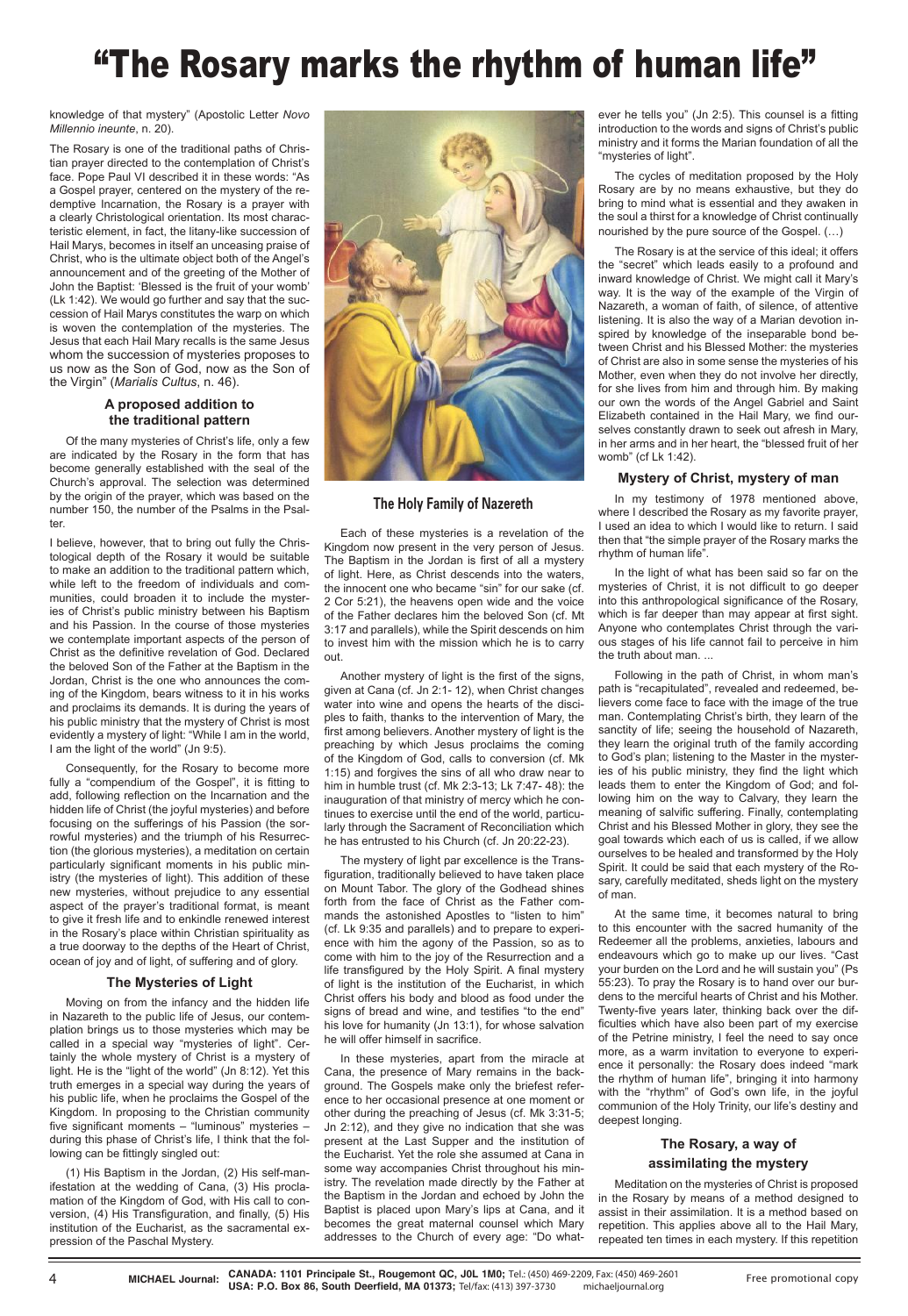is considered superficially, there could be a temptation to see the Rosary as a dry and boring exercise. It is quite another thing, however, when the Rosary is thought of as an outpouring of that love which tirelessly returns to the person loved with expressions similar in their content but ever fresh in terms of the feeling pervading them.

In Christ, God has truly assumed a "heart of flesh". Not only does God have a divine heart, rich in mercy and in forgiveness, but also a human heart, capable of all the stirrings of affection. If we needed evidence for this from the Gospel, we could easily find it in the touching dialogue between Christ and Peter after the Resurrection: "Simon, son of John, do you love me?" Three times this question is put to Peter, and three times he gives the reply: "Lord, you know that I love you" (cf. Jn 21:15-17). Over and above the specific meaning of this passage, so important for Peter's mission, none can fail to recognize the beauty of this triple repetition, in which the insistent request and the corresponding reply are expressed in terms familiar from the universal experience of human love. To understand the Rosary, one has to enter into the psychological dynamic proper to love.

#### **A valid method that can be improved**

The Rosary is simply a method of contemplation. As a method, it serves as a means to an end and cannot become an end in itself. All the same, as the fruit of centuries of experience, this method should not be undervalued. In its favour one could cite the experience of countless Saints. This is not to say, however, that the method cannot be improved. Such is the intent of the addition of the new series of *mysteria lucis* to the overall cycle of mysteries and of the few suggestions which I am proposing in this Letter regarding its manner of recitation. These suggestions, while respecting the well-established structure of this prayer, are intended to help the faithful to understand it in the richness of its symbolism and in harmony with the demands of daily life. Otherwise there is a risk that the Rosary would not only fail to produce the intended spiritual effects, but even that the beads, with which it is usually said, could come to be regarded as some kind of amulet or magic object, thereby radically distorting their meaning and function.

#### **Announcing each mystery**

Announcing each mystery, and perhaps even using a suitable icon to portray it, is as it were to open up a scenario on which to focus our attention. The words direct the imagination and the mind towards a particular episode or moment in the life of Christ. In the Church's traditional spirituality, the veneration of icons and the many devotions appealing to the senses, as well as the method of prayer proposed by Saint Ignatius of Loyola in the Spiritual Exercises, make use of visual and imaginative elements (the *compositio loci*), judged to be of great help in concentrating the mind on the particular mystery. This is a methodology, moreover, which corresponds to the inner logic of the Incarnation: in Jesus, God wanted to take on human features. It is through his bodily reality that we are led into contact with the mystery of his divinity. This need for concreteness finds further expression in the announcement of the various mysteries of the Rosary. Obviously these mysteries neither replace the Gospel nor exhaust its content. The Rosary, therefore, is no substitute for lectio divina; on the contrary, it presupposes and promotes it. Yet, even though the mysteries contemplated in the Rosary, even with the addition of the mysteria lucis, do no more than outline the fundamental elements of the life of Christ, they easily draw the mind to a more expansive reflection on the rest of the Gospel, especially when the Rosary is prayed in a setting of prolonged recollection.

#### **Listening to the word of God**

In order to supply a Biblical foundation and greater depth to our meditation, it is helpful to follow the announcement of the mystery with the proclamation of a related Biblical passage, long or short, depending on the circumstances. No other words can ever match the efficacy of the inspired word. As we listen, we are certain that this is the word of God, spoken for today and spoken "for me". ...

#### **Silence**

Listening and meditation are nourished by silence. After the announcement of the mystery and the proclamation of the word, it is fitting to pause and focus one's attention for a suitable period of time on the mystery concerned, before moving into vocal prayer. A discovery of the importance of silence is one of the secrets of practicing contemplation and meditation. One drawback of a society dominated by technology and the mass media is the fact that silence becomes increasingly difficult to achieve. Just as moments of silence are recommended in the Liturgy, so too in the recitation of the Rosary it is fitting to pause briefly after listening to the word of God, while the mind focuses on the content of a particular mystery.

#### **The "Our Father"**

After listening to the word and focusing on the mystery, it is natural for the mind to be lifted up towards the Father. In each of his mysteries, Jesus always leads us to the Father, for as he rests in the Father's bosom (cf. Jn 1:18) he is continually turned towards him. He wants us to share in his intimacy with the Father, so that we can say with him: "Abba, Father" (Rom 8:15; Gal 4:6). By virtue of his relationship to the Father he makes us brothers and sisters of himself and of one another, communicating to us the Spirit which is both his and the Father's. Acting as a kind of foundation for the Christological and Marian meditation which unfolds in the repetition of the Hail Mary, the Our Father makes meditation upon the mystery, even when carried out in solitude, an ecclesial experience.

#### **The ten "Hail Marys"**

This is the most substantial element in the Rosary and also the one which makes it a Marian prayer par excellence. Yet when the Hail Mary is properly understood, we come to see clearly that its Marian character is not opposed to its Christological character, but that it actually emphasizes and increases it. The first part of the Hail Mary, drawn from the words spoken to Mary by the Angel Gabriel and by Saint Elizabeth, is a contemplation in adoration of the mystery accomplished in the Virgin of Nazareth. These words express, so to speak, the wonder of heaven and earth; they could be said to give us a glimpse of God's own wonderment as he contemplates his "masterpiece" – the Incarnation of the Son in the womb of the Virgin Mary. If we recall

how, in the Book of Genesis, God "saw all that he had made" (Gen 1:31), we can find here an echo of that "pathos with which God, at the dawn of creation, looked upon the work of his hands". The repetition of the Hail Mary in the Rosary gives us a share in God's own wonder and pleasure: in jubilant amazement we acknowledge the greatest miracle of history. Mary's prophecy here finds its fulfilment: "Henceforth all generations will call me blessed" (Lk 1:48).

The centre of gravity in the Hail Mary, the hinge as it were which joins its two parts, is the name of Jesus. Sometimes, in hurried recitation, this centre of gravity can be overlooked, and with it the connection to the mystery of Christ being contemplated. Yet it is precisely the emphasis given to the name of Jesus and to his mystery that is the sign of a meaningful and fruitful recitation of the Rosary. Pope Paul VI drew attention, in his Apostolic Exhortation *Marialis Cultus*, to the custom in certain regions of highlighting the name of Christ by the addition of a clause referring to the mystery being contemplated.

This is a praiseworthy custom, especially during public recitation. It gives forceful expression to our faith in Christ, directed to the different moments of the Redeemer's life. It is at once a profession of faith and an aid in concentrating our meditation, since it facilitates the process of assimilation to the mystery of Christ inherent in the repetition of the Hail Mary. When we repeat the name of Jesus – the only name given to us by which we may hope for salvation (cf. Acts 4:12) – in close association with the name of his Blessed Mother, almost as if it were done at her suggestion, we set out on a path of assimilation meant to help us enter more deeply into the life of Christ.

From Mary's uniquely privileged relationship with Christ, which makes her the Mother of God, Theotókos, derives the forcefulness of the appeal we make to her in the second half of the prayer, as we entrust to her maternal intercession our lives and the hour of our death. (…)

#### **The concluding short prayer**

In current practice, the Trinitarian doxology *(Gloria)* is followed by a brief concluding prayer which varies according to local custom. Without in any way diminishing the value of such invocations, it is worthwhile to note that the contemplation of the mysteries could better express their full spiritual fruitfulness if an effort were made to conclude each mystery with a prayer for the fruits specific to that particular mystery. In this way the Rosary would better express its connection with the Christian life. One fine liturgical prayer suggests as much, inviting us to pray that, by meditation on the mysteries of the Rosary, we may come to "imitate what they contain and obtain what they promise". (…)

#### **The Rosary beads**

The traditional aid used for the recitation of the Rosary is the set of beads. At the most superficial level, the beads often become a simple counting mechanism to mark the succession of Hail Marys. Yet they can also take on a symbolism which can give added depth to contemplation.

Here the first thing to note is the way the beads

converge upon the Crucifix, which both opens and closes the unfolding sequence of prayer. The life and prayer of believers is centered upon Christ. Everything begins from him, everything leads towards him, everything, through him, in the Holy Spirit, attains to the Father.

As a counting mechanism, marking the progress of the prayer, the beads evoke the unending path of contemplation and of Christian perfection. Blessed Bartolo Longo saw them also as a "chain" which links us to God. A chain, yes, but a sweet chain; for sweet indeed is the bond to God who is also our Father. A "filial" chain which puts us in tune with Mary, the "handmaid of the Lord" (Lk 1:38) and, most of all, with Christ himself, who, though he was in the form

**CANADA: 1101 Principale St., Rougemont QC, J0L 1M0;** Tel.: (450) 469-2209, Fax: (450) 469-2601<br>**USA: P.O. Box 86, South Deerfield, MA 01373;** Tel/fax: (413) 397-3730 michaeljournal.org **Free promotional copy MICHAEL Journal: CANADA: TIUT Principale St., Hougemont QC, JUL TIMU;** Tel.: (450) 46<br>USA: P.O. Box 86, South Deerfield, MA 01373; Tel/fax: (413) 397-3730

## Meditation is nourished by silence



**May 13, 2007 was the 90th anniversary of the first apparition at Fatima**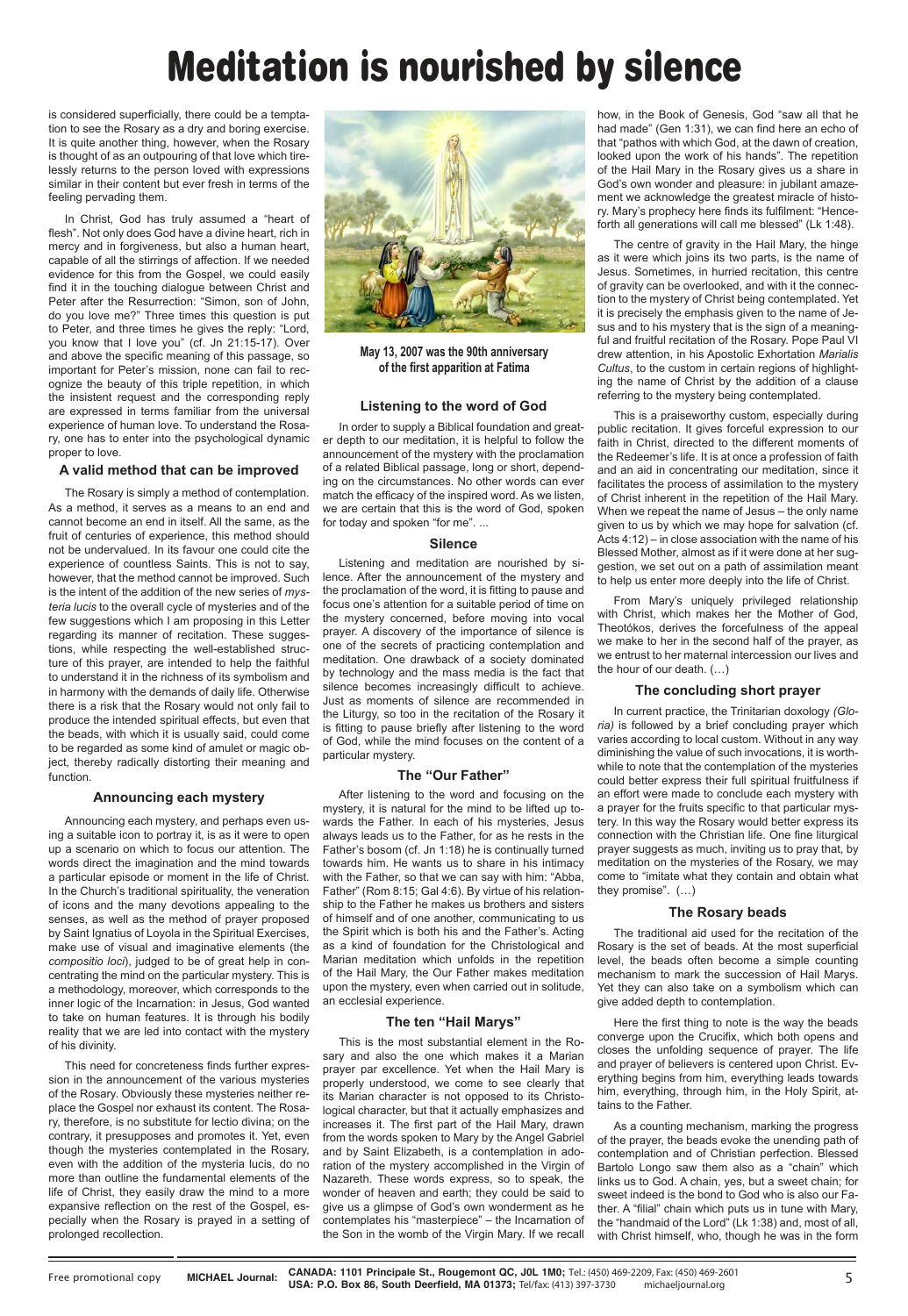of God, made himself a "servant" out of love for us (Phil 2:7).

A fine way to expand the symbolism of the beads is to let them remind us of our many relationships, of the bond of communion and fraternity which unites us all in Christ.

is to let them remind us of our many relationships, of the bond of communion and fraternity which unites us all in Christ.

#### **The opening and closing**

At present, in different parts of the Church, there are many ways to introduce the Rosary. In some places, it is customary to begin with the opening words of Psalm 70: "O God, come to my aid; O Lord, make haste to help me", as if to nourish in those who are praying a humble awareness of their own insufficiency. In other places, the Rosary begins with the recitation of the Creed, as if to make the profession of faith the basis of the contemplative journey about to be undertaken. These and similar customs, to the extent that they prepare the mind for contemplation, are all equally legitimate. The Rosary is then ended with a prayer for the intentions of the Pope, as if to expand the vision of the one praying to embrace all the needs of the Church. It is precisely in order to encourage this ecclesial dimension of the Rosary that the Church has seen fit to grant indulgences to those who recite it with the required dispositions.

If prayed in this way, the Rosary truly becomes a spiritual itinerary in which Mary acts as Mother, Teacher and Guide, sustaining the faithful by her powerful intercession. Is it any wonder, then, that the soul feels the need, after saying this prayer and experiencing so profoundly the motherhood of Mary, to burst forth in praise of the Blessed Virgin, either in that splendid prayer the Salve Regina or in the Litany of Loreto? This is the crowning moment of an inner journey which has brought the faithful into living contact with the mystery of Christ and his Blessed Mother.

#### **Distribution over time**

The Rosary can be recited in full every day, and there are those who most laudably do so. In this way it fills with prayer the days of many a contemplative, or keeps company with the sick and the elderly who have abundant time at their disposal. Yet it is clear – and this applies all the more if the new series of mysteria lucis is included – that many people will not be able to recite more than a part of the Rosary, according to a certain weekly pattern. This weekly distribution has the effect of giving the different days of the week a certain spiritual "colour", by analogy with the way in which the Liturgy colours the different seasons of the liturgical year.

**According to current practice, Monday and Thursday are dedicated to the "joyful mysteries", Tuesday and Friday to the "sorrowful mysteries", and Wednesday, Saturday and Sunday to the "glorious mysteries". Where might the "mysteries of light" be inserted? If we consider that the "glorious mysteries" are said on both Saturday and Sunday, and that Saturday has always had a special Marian flavour, the second weekly meditation on the "joyful mysteries", mysteries in which Mary's presence is especially pronounced, could be moved to Saturday. Thursday would then be free for meditating on the "mysteries of light".** 

This indication is not intended to limit a rightful freedom in personal and community prayer, where account needs to be taken of spiritual and pastoral needs and of the occurrence of particular liturgical celebrations which might call for suitable adaptations. What is really important is that the Rosary should always be seen and experienced as a path of contemplation. In the Rosary, in a way similar to what takes place in the Liturgy, the Christian week, centred on Sunday, the day of Resurrection, becomes a journey through the mysteries of the life of

Christ, and he is revealed in the lives of his disciples those who devote themselves to the pastoral care of families to recommend heartily the recitation of the Rosary.

as the Lord of time and of history.

#### **"Blessed Rosary of Mary, sweet chain linking us to God"**

What has been said so far makes abundantly clear the richness of this traditional prayer, which has the simplicity of a popular devotion but also the theological depth of a prayer suited to those who feel the need for deeper contemplation.

**The Church has always attributed particular efficacy to this prayer, entrusting to the Rosary, to its choral recitation and to its constant practice, the most difficult problems. At times when Christianity itself seemed under threat, its deliverance was attributed to the power of this prayer, and Our Lady of the Rosary was acclaimed as the one whose intercession brought salvation.** 

Today I willingly entrust to the power of this prayer – as I mentioned at the beginning – the cause of peace in the world and the cause of the family.

#### **Peace**

The grave challenges confronting the world at the start of this new Millennium lead us to think that only an intervention from on high, capable of guiding the hearts of those living in situations of conflict and those governing the destinies of nations, can give reason to hope for a brighter future.

The Rosary is by its nature a prayer for peace, since it consists in the contemplation of Christ, the Prince of Peace, the one who is "our peace" (Eph 2:14). Anyone who assimilates the mystery of Christ – and this is clearly the goal of the Rosary – learns the secret of peace and makes it his life's project. Moreover, by virtue of its meditative character, with the tranquil succession of Hail Marys, the Rosary has a peaceful effect on those who pray it, disposing them to receive and experience in their innermost depths, and to spread around them, that true peace which is the special gift of the Risen Lord (cf. Jn 14:27; 20.21).

The Rosary is also a prayer for peace because of the fruits of charity which it produces. When prayed well in a truly meditative way, the Rosary leads to an encounter with Christ in his mysteries and so cannot fail to draw attention to the face of Christ in others, especially in the most afflicted. How could one possibly contemplate the mystery of the Child of Bethlehem, in the joyful mysteries, without experiencing the desire to welcome, defend and promote life, and to shoulder the burdens of suffering children all over the world? How could one possibly follow in the footsteps of Christ the Revealer, in the mysteries of light, without resolving to bear witness to his "Beatitudes" in daily life? And how could one contemplate Christ carrying the Cross and Christ Crucified, without feeling the need to act as a "Simon of Cyrene" for our brothers and sisters weighed down by grief or crushed by despair? Finally, how could one possibly gaze upon the glory of the Risen Christ or of Mary Queen of Heaven, without yearning to make this world more beautiful, more just, more closely conformed to God's plan?

#### **The family**

As a prayer for peace, the Rosary is also, and

always has been, a prayer of and for the family. **At one time this prayer was particularly dear to Christian families, and it certainly brought them closer together. It is important not to lose this precious inheritance.** We need to return to the practice of family prayer and prayer for families, continuing to use the Rosary.

In my Apostolic Letter *Novo Millennio Ineunte* I encouraged the celebration of the Liturgy of the Hours by the lay faithful in the ordinary life of parish communities and Christian groups; I now wish to do the same for the Rosary. These two paths of Christian contemplation are not mutually exclusive; they complement one another. I would therefore ask

The family that prays together stays together. The Holy Rosary, by age-old tradition, has shown itself particularly effective as a prayer which brings the family together. Individual family members, in turning their eyes towards Jesus, also regain the ability to look one another in the eye, to communicate, to show solidarity, to forgive one another and to see their covenant of love renewed in the Spirit of God.

Many of the problems facing contemporary families, especially in economically developed societies, result from their increasing difficulty in communicating. Families seldom manage to come together, and the rare occasions when they do are often taken up with watching television. To return to the recitation of the family Rosary means filling daily life with very different images of the mystery of salvation: the image of the Redeemer, the image of his most Blessed Mother. The family that recites the Rosary together reproduces something of the atmosphere of the household of Nazareth: its members place Jesus at the centre, they share his joys and sorrows, they place their needs and their plans in his hands, they draw from him the hope and the strength to go on.

#### **The Rosary, a treasure to be rediscovered**

Dear brothers and sisters! A prayer so easy and yet so rich truly deserves to be rediscovered by the Christian community. Let us do so, especially this year, as a means of confirming the direction outlined in my Apostolic Letter *Novo Millennio Ineunte*, from which the pastoral plans of so many particular Churches have drawn inspiration as they look to the immediate future.

I turn particularly to you, my dear Brother Bishops, priests and deacons, and to you, pastoral agents in your different ministries: through your own personal experience of the beauty of the Rosary, may you come to promote it with conviction. I also place my trust in you, theologians: by your sage and rigorous reflection, rooted in the word of God and sensitive to the lived experience of the Christian people, may you help them to discover the Biblical foundations, the spiritual riches and the pastoral value of this traditional prayer.

I count on you, consecrated men and women, called in a particular way to contemplate the face of Christ at the school of Mary.

I look to all of you, brothers and sisters of every state of life, to you, Christian families, to you, the sick and elderly, and to you, young people: confidently take up the Rosary once again. Rediscover the Rosary in the light of Scripture, in harmony with the Liturgy, and in the context of your daily lives.

May this appeal of mine not go unheard! At the start of the twenty-fifth year of my Pontificate, I entrust this Apostolic Letter to the loving hands of the Virgin Mary, prostrating myself in spirit before her image in the splendid Shrine built for her by Blessed Bartolo Longo, the apostle of the Rosary. I willingly make my own the touching words with which he concluded his well-known Supplication to the Queen of the Holy Rosary: "O Blessed Rosary of Mary, sweet chain which unites us to God, bond of love which unites us to the angels, tower of salvation against the assaults of Hell, safe port in our universal shipwreck, we will never abandon you. You will be our comfort in the hour of death: yours our final kiss as life ebbs away. And the last word from our lips will be your sweet name, O Queen of the Rosary of Pompei, O dearest Mother, O Refuge of Sinners, O Sovereign Consoler of the Afflicted. May you be everywhere blessed, today and always, on earth and in heaven".

From the Vatican, on the 16th day of October in the year 2002, the beginning of the twenty- fifth year of my Pontificate.

### *Pope Jean Paul II*

**6 MICHAEL Journal: CANADA: 1101 Principale St., Rougemont QC, J0L 1M0;** Tel.: (450) 469-2209, Fax: (450) 469-2601 **Free promotional copy CANADA: 1101 Principale St., Rougemont QC, J0L 1M0;** Tel.: (450) 469-2209, Fax **USA: P.O. Box 86, South Deerfield, MA 01373; Tel/fax: (413) 397-3730** 

## The Rosary, a treasure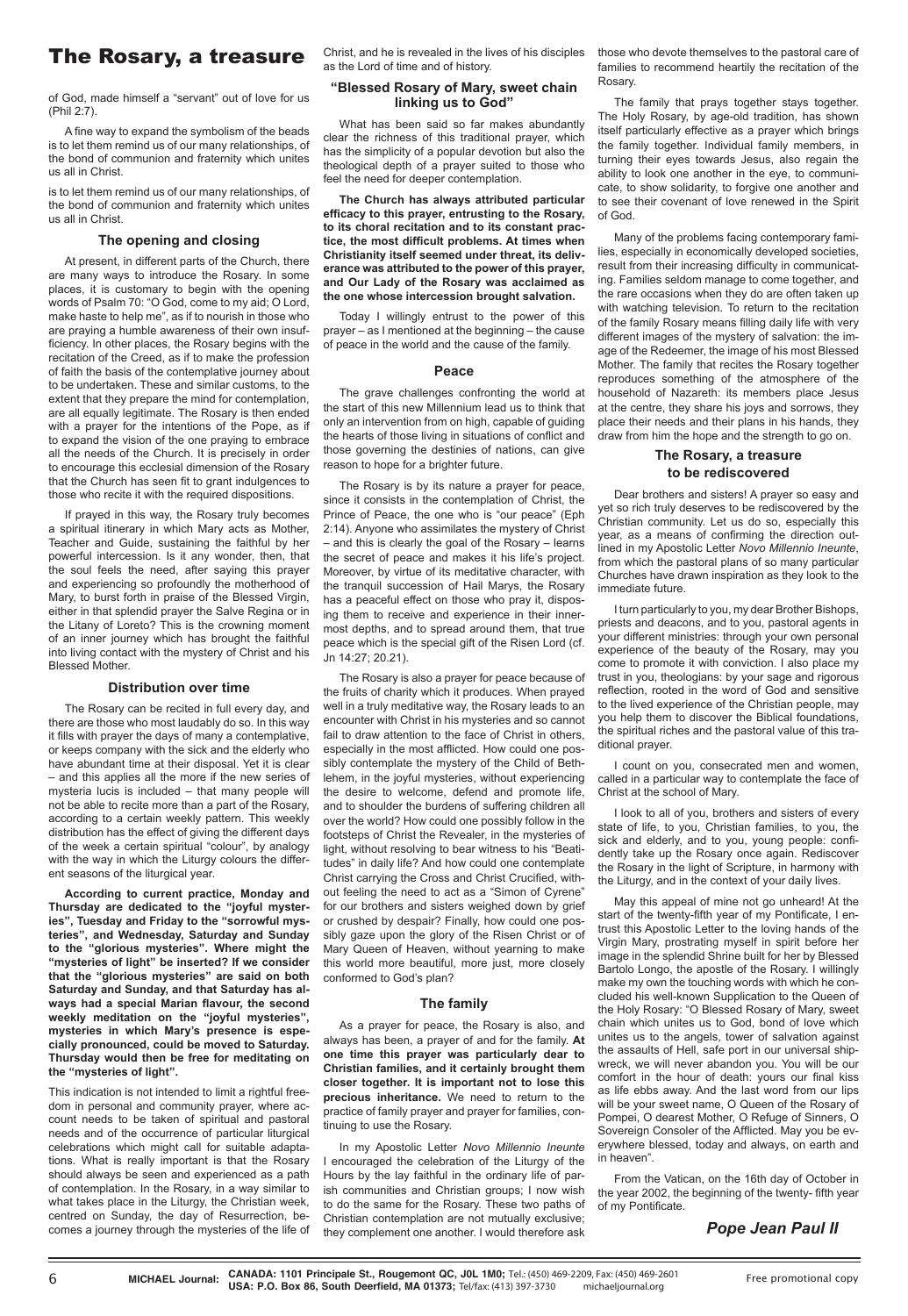## **Indulgences for saying the Rosary Fifteen promises of Mary to those who**

An indulgence is the remission before God of the temporal punishment due to sins whose guilt has already been forgiven, a remission, which one of the faithful, properly disposed and under certain definite conditions, can acquire through the Church, which authoritatively dispenses, applying the treasure of the satisfactions of Christ and the Saints.

An indulgence is either PLENARY or PARTIAL, depending upon whether it frees one from the whole or from a part of the temporal punishment due to sin.

This means that one of the faithful who, with at least a contrite heart, performs a work enriched with a partial indulgence,

is granted by the power of the Church that same amount of remission of temporal punishment as he has already obtained by the work itself. In other words, the remission is doubled, and that as often as the work prescribed is performed.

A plenary indulgence means a full remission of temporal punishment, provided that several other conditions apply, in addition to the work performed or prayer said.

The faithful, whenever they recite a third (five decades) part of the Rosary with devotion, may gain:

1. A partial indulgence

2. A plenary indulgence on the usual conditions, if they do this for an entire month.

If they recite a third part of the Rosary in company with others, either in public or in private, they may gain:

1. A partial indulgence, once a day;

2. A plenary indulgence on the last Sunday of each month, with the addition of Confession, Communion and a visit to a church or a public oratory, if they perform such a recitation at least three times in any of the preceding weeks.

If however they recite this together in family group, besides the partial indulgence, they are granted: A plenary indulgence twice a month, if they perform this recitation, daily for a month, go to Confession, receive Holy Communion, and visit some church or public oratory.

> **Help spread this leaflet on The Rosary in your neighborhood and cities (quantity):**  $\Box$  10,000 copies  $\Box$  5,000  $\Box$  1,000  $\Box$  500  $\Box$  250  $\Box$  125  $\Box$  other.........

The faithful who daily recite a third part of the Rosary with devotion in a family group besides the indulgences already granted under 1. are also granted a Plenary indulgence on condition of Confession and Communion on each Saturday, on two other days of the week, and on each of the Feasts of the Blessed Virgin Mary in the Universal Calendar namely: the Immaculate Conception, the Purification, the Apparition of our Blessed Lady at Lourdes, the Annunciation, the Seven Dolors (Friday of Passion Week), the Visitation, Our Lady of Mt. Carmel; Our Lady of the Snows, the Assumption, the Immaculate Heart of Mary, the Nativity of the Blessed Virgin, the Seven Dolors (Sept 15), Our Lady of Ransom, the Most Holy Rosary, the Maternity of the Blessed Virgin Mary, the Presentation of the Blessed Virgin.

| $\Box$ \$1,000 $\Box$ \$500 $\Box$ \$100 $\Box$ \$50 $\Box$ \$20 $\Box$ other |
|-------------------------------------------------------------------------------|
|                                                                               |
|                                                                               |
|                                                                               |
| Please send your check or money order with this coupon to:                    |
| USA: MICHAEL Journal, P.O. Box 86, South Deerfield, MA 01373                  |
| Tel./fax (413) 397-3730                                                       |
| Canada: MICHAEL Journal, 1101 Principale St., Rougemont QC, JOL 1M0           |
| Rougemont Tel.: (450) 469-2209, fax: (450) 469-2601                           |
| michaeljournal.org mail@michaeljournal.org                                    |

**CANADA: 1101 Principale St., Rougemont QC, J0L 1M0;** Tel.: (450) 469-2209, Fax: (450) 469-2601<br> **USA: P.O. Box 86, South Deerfield, MA 01373;** Tel/fax: (413) 397-3730 michaeljournal.org Free promotional copy **MICHAEL Journal: CANADA: 1101 Principale St., Rougemont QC, JUL 1MU;** 1el.: (450) 4<br>**USA: P.O. Box 86, South Deerfield, MA 01373;** Tel/fax: (413) 397-3730

Those who piously recite a third part of the Rosary in the presence of the Blessed Sacrament, publicly exposed or even reserved in the tabernacle, as often as they do this, may gain: A plenary indulgence, on condition of Confession and Communion. The faithful who at any

A partial indulgence on

The faithful who re-



11. What you shall ask through my Rosary you shall obtain.

manner may gain: A plenary indulgence on the usual conditions on any of these 15 Saturdays, or corresponding Sundays.

The faithful who during the month of October recite at least a third part of the Rosary, either publicly or privately, may gain:

1. A partial indulgence each day;

2. A plenary indulgence, if they perform this devout exercise on the Feast of the Rosary and throughout the Octave, and moreover, go to confession, receive Holy Communion and visit a church;

A plenary indulgence, with the addition of confession, Communion and visit to a church, if they perform this same recitation of the Holy Rosary for at least 10 days after the Octave of the aforesaid Feast.

A partial indulgence may be gained once a day by the faithful who kissing a blessed Rosary, which they carry with them, at the same time recite the first part of the Hail Mary up to "Jesus" inclusive.

## **Order our new leaflet on The Rosary and/or subscribe to the MICHAEL Journal**

**Order this leaflet in any quantity to distribute to those around you, the off-prints are free of charge, but donations are most welcome**

**Yes, I want to renew/subscribe/give a gift subscription to the full edition of the MICHAEL Journal:**

 $\Box$  4 years \$20  $\Box$  2 years \$10  $\Box$  English  $\Box$  French  $\Box$  Polish  $\Box$  Spanish

**Please consider a donation to help with the cost of printing and postage:**

## **faithfully recite the Rosary**

1. To all those who shall pray my Rosary devoutly, I promise my special protection and great graces.

2. Those who shall persevere in the recitation of my Rosary will receive some special grace.

3. The Rosary will be a very powerful armor against hell; it will destroy vice, deliver from sin and dispel heresy.

4. The Rosary will make virtue and good works flourish, and will obtain for souls the most abundant divine mercies. It will draw the hearts of men from the love of the world and its vanities, and will lift them to the desire of eternal things. Oh, that souls would sanctify themselves by this means.

5. Those who trust themselves to me through the Rosary will not perish.

6. Whoever recites my Rosary devoutly reflecting on the mysteries, shall never be overwhelmed by misfortune. He will not experience the anger of God nor will he perish by an unprovided death. The sinner will be converted; the just will persevere in grace and merit eternal life.

7. Those truly devoted to my Rosary shall not die without the sacraments of the Church.

8. Those who are faithful to recite my Rosary shall have during their life and at their death the light of God and the plenitude of His graces and will share in the merits of the blessed.

9. I will deliver promptly from purgatory souls devoted to my Rosary. 10. True children of my Rosary will enjoy great glory in heaven.

12. To those who propagate my Rosary I promise aid in all their necessities.

13. I have obtained from my Son that all the members of the Rosary Confraternity shall have as their intercessors, in life and in death, the entire celestial court.

14. Those who recite my Rosary faithfully are my beloved children, the brothers and sisters of Jesus Christ.

15. Devotion to my Rosary is a special sign of predestination.